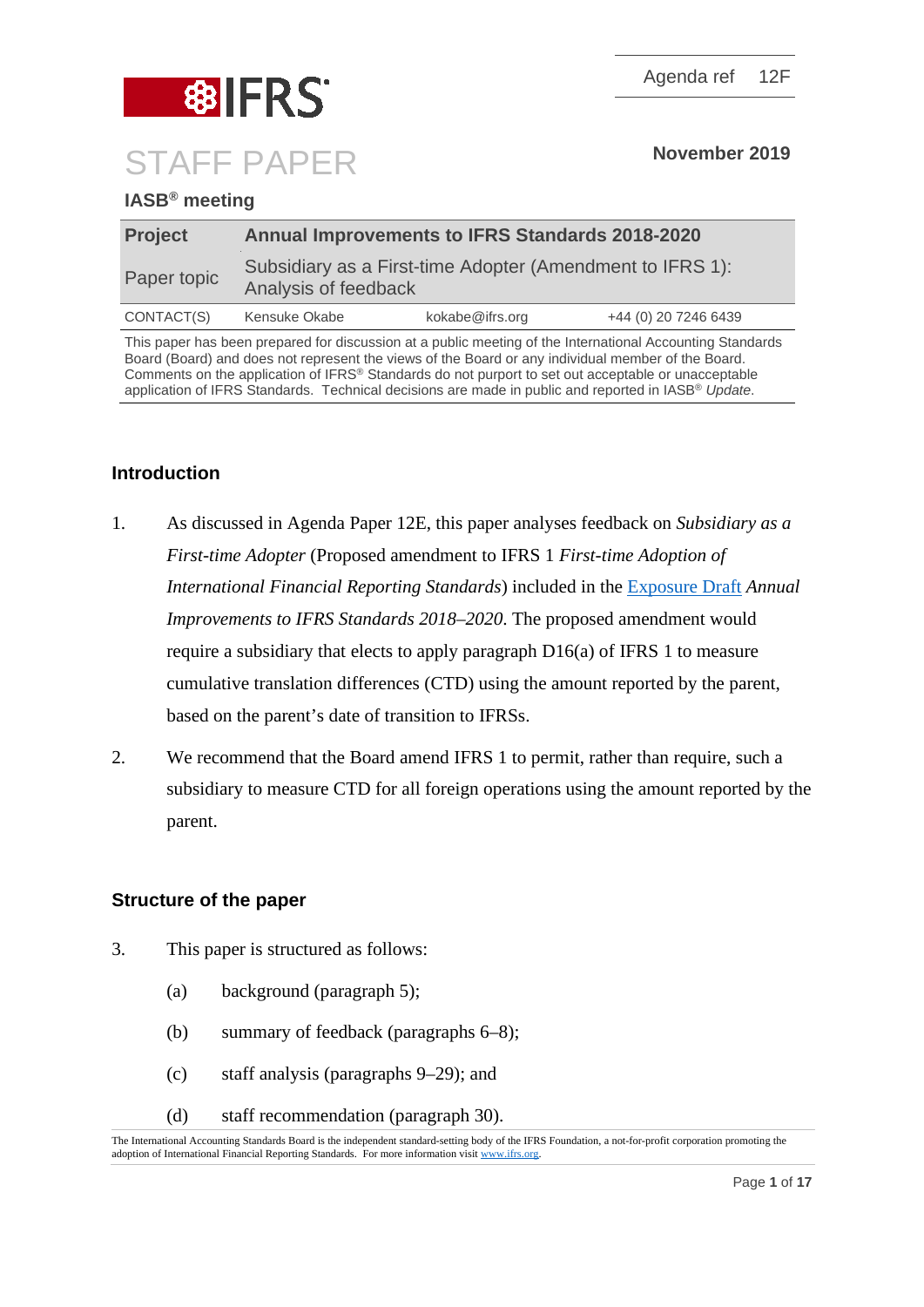- 4. There are two appendices to this paper:
	- (a) Appendix A—Analysis of other matters; and
	- (b) Appendix B—Excerpts from IFRS 1.

## **Background**

<span id="page-1-0"></span>5. Paragraphs BC1–BC3 of the proposed amendment state:

BC1 Paragraph D16(a) of IFRS  $1^{[1]}$  $1^{[1]}$  $1^{[1]}$  [...] provides a subsidiary that becomes a first-time adopter of IFRS Standards later than its parent with an exemption relating to the measurement of its assets and liabilities. Paragraph BC60 of IFRS 1<sup>[1]</sup> explains that the Board provided this exemption so that a subsidiary would not have to keep two parallel sets of accounting records based on different dates of transition to IFRSs.

BC2 Paragraph D16(a) applies only to assets and liabilities and not to components of equity. In addition, the relief in D16(a) is an exemption and exemptions in IFRS 1 cannot be applied by analogy to other items. Accordingly, a subsidiary that becomes a first-time adopter later than its parent would apply paragraphs D12-D13 of IFRS 1<sup>[1]</sup> to [CTDs] at its date of transition to IFRSs. Applying these paragraphs, the subsidiary might be required to keep two parallel sets of accounting records for [CTDs] based on different dates of transition to IFRSs. The Board received a request to extend the exemption in paragraph D16(a) to cumulative translation differences reported by a subsidiary that becomes a first-time adopter later than its parent.

BC3 Based on the rationale in paragraph BC60 of IFRS 1, the Board proposes that measurement of the subsidiary's [CTDs] be subject to the exemption provided by paragraph D16(a). The Board concluded that extending the exemption to [CTDs] would reduce costs for first-time adopters without being detrimental to

<span id="page-1-1"></span> $<sup>1</sup>$  See appendix B to this paper.</sup>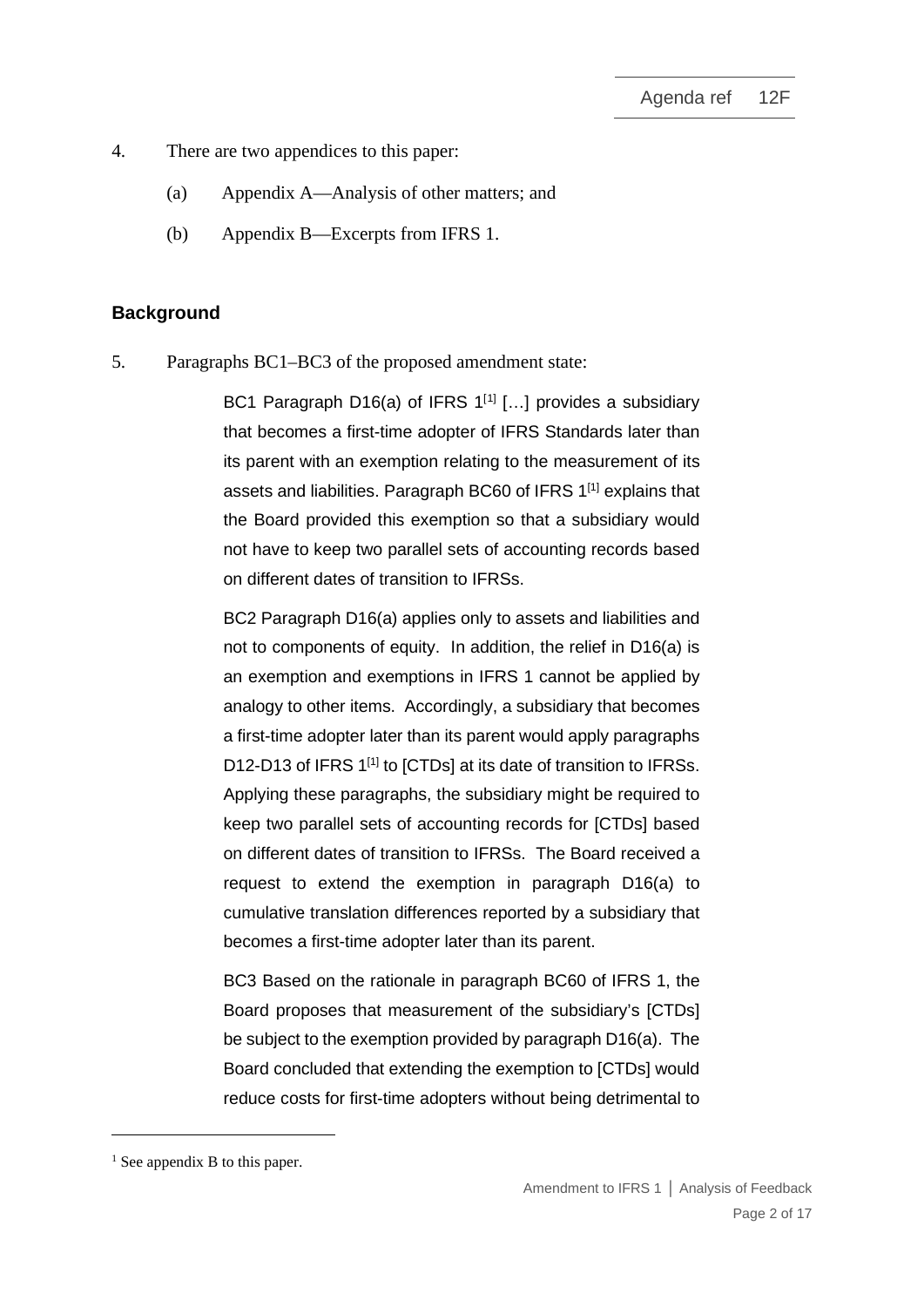users of financial statements. This is because IFRS 1 already provides an exemption relating to [CTDs] and, thus, extending the exemption in paragraph D16(a) would not diminish the relevance of information reported by a subsidiary that becomes a first-time adopter later than its parent….[[2](#page-2-4)]

# **Summary of feedback**

- <span id="page-2-0"></span>6. Forty-six respondents comment on the proposed amendment to IFRS 1—almost all respondents agree with the proposed amendment for the reasons outlined in the Basis for Conclusions. Nonetheless, some respondents express concerns about particular aspects of the proposed amendment, including:
	- (a) requiring measurement of CTD using the amount reported by the parent (paragraphs [9–](#page-2-2)[23\)](#page-8-0); and
	- (b) entities outside the scope of IFRS 1 (paragraphs [24](#page-8-1)[–28\)](#page-9-1).
- <span id="page-2-3"></span>7. CPA Ireland disagrees with the proposed amendment—it expresses concerns similar to those noted in paragraph [6\(a\)](#page-2-3) above.
- <span id="page-2-1"></span>8. Further details on these matters, together with our analysis, is presented below.

# **Staff analysis**

# *Requiring measurement of CTD using the amount reported by the parent*

## *Feedback*

<span id="page-2-2"></span>9. The proposed amendment to IFRS 1 would require a subsidiary applying paragraph D16(a) of IFRS 1 to measure CTD using the amount reported by the parent, based on the parent's date of transition to IFRSs (if no adjustments were made for consolidation

<span id="page-2-4"></span><sup>&</sup>lt;sup>2</sup> The exemption in paragraph D16(a) of IFRS 1 is also available to an associate or joint venture that becomes a first-time adopter later than the entity that has significant influence or joint control over it. For ease of reference, our analysis in this paper refers only to subsidiaries—however, it applies equally to such an associate and joint venture.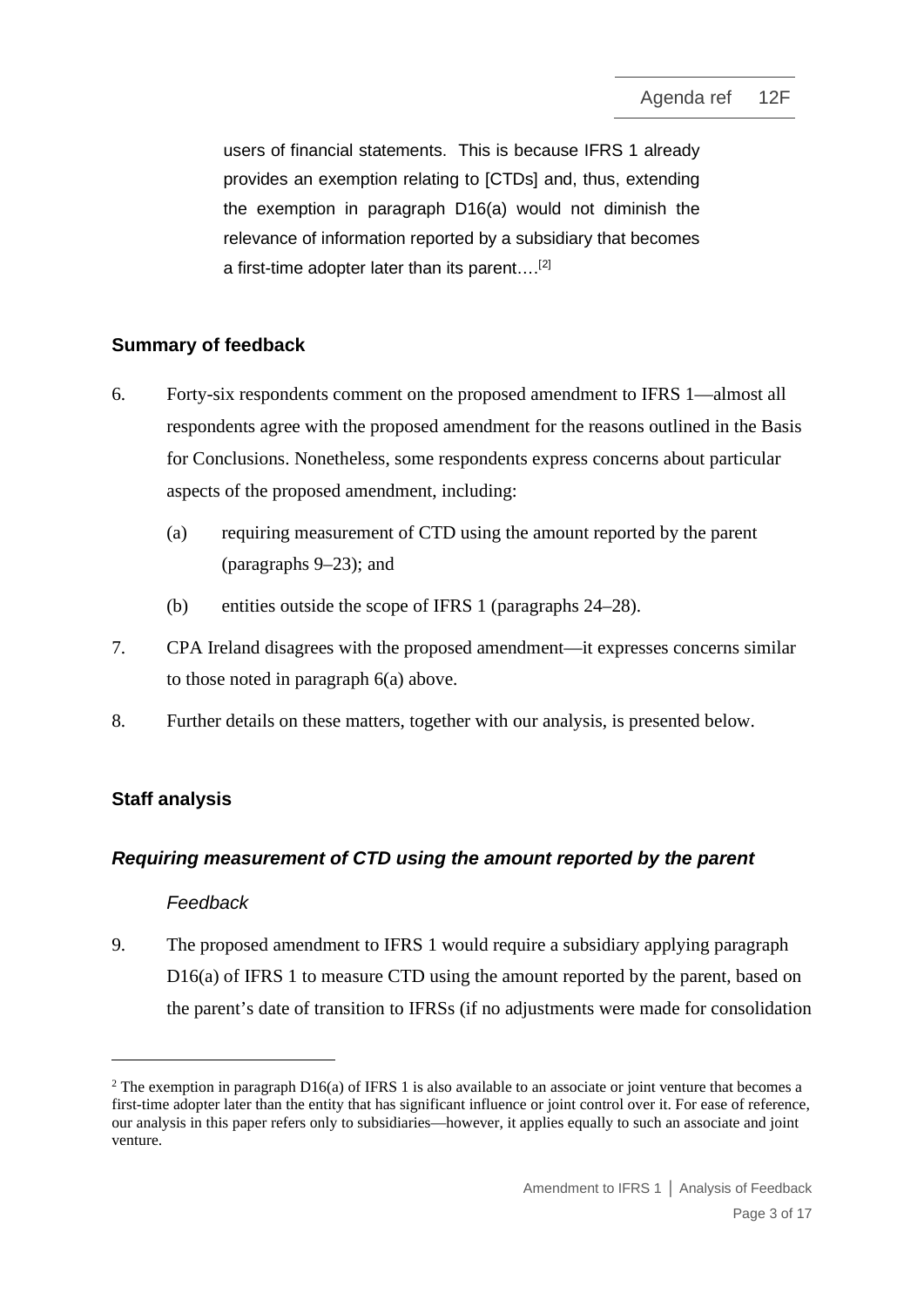procedures and for the effects of the business combination in which the parent acquired the subsidiary).<sup>[3](#page-3-0)</sup> Appendix B to this paper reproduces paragraph D16 of IFRS 1, and related paragraphs in the Basis for Conclusions on IFRS 1.

- 10. Some respondents suggest that the Board permit, rather than require, a subsidiary that applies paragraph D16(a) to measure CTD using the amount reported by the parent. In other words, a subsidiary applying paragraph D16(a) should be given an option to either:
	- (a) measure CTD using the amount reported by the parent;
	- (b) apply the exemption in paragraph D13 of IFRS 1—ie measure CTD for all foreign operations at zero at the subsidiary's date of transition to IFRSs<sup>[4](#page-3-1)</sup>; or
	- (c) measure CTD by retrospectively applying the requirements in IAS 21 *The Effects of Changes in Foreign Exchange Rates*.
- 11. For example, Deloitte says:

…an entity that applies IFRS 1.D16(a) to measure its assets and liabilities should be allowed to measure its cumulative translation difference either using IFRS 1.D16(a) or using IFRS 1.D13. We believe that this choice should be available because in some circumstances, it may be difficult for a subsidiary (or associate or joint venture) to establish the cumulative translation difference based on the amounts included in the parent's consolidated financial statements, if no adjustments were made for consolidation procedures and for the effects of the business combination in which the parent acquired the subsidiary. This may be the case, for example, if the functional currency of the subsidiary is not the same as that of its parent. Such an option would appear appropriate since it would ease the practical difficulties that may be associated with

<span id="page-3-0"></span><sup>&</sup>lt;sup>3</sup> For ease of reference, we use 'amount reported by the parent' to refer to the 'amount reported by the parent based on the parent's date of transition to IFRSs, if no adjustments were made for consolidation procedures and for the effects of the business combination in which the parent acquired the subsidiary'.

<span id="page-3-1"></span><sup>4</sup> Appendix B to this paper reproduces paragraphs D12-D13 of IFRS 1, and related paragraphs in the Basis for Conclusions on IFRS 1.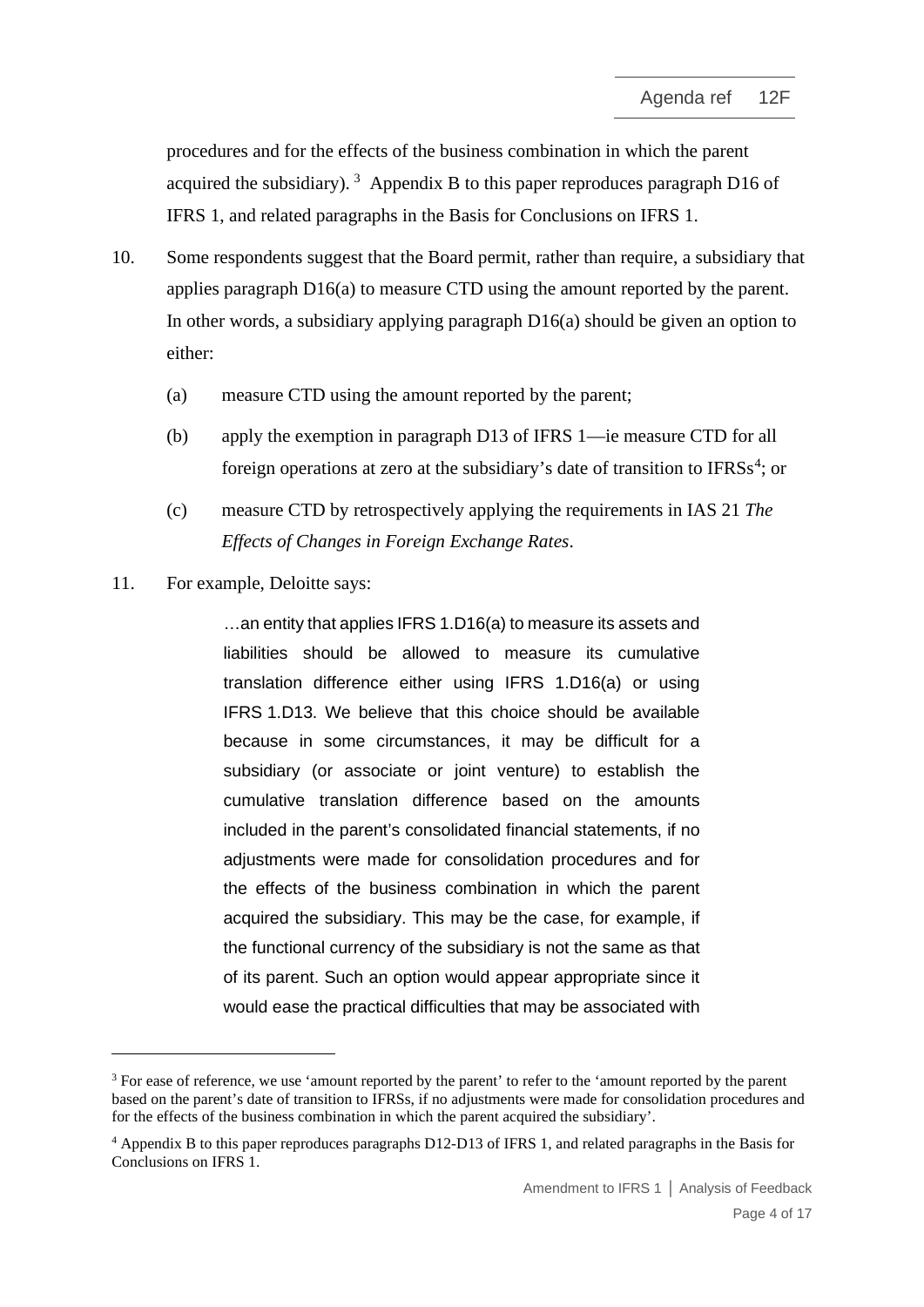determining the cumulative translation difference without significantly diminishing the relevance of the information reported by the entity (the option of recognising cumulative translation difference at zero being available already in IFRS 1).

12. Similarly, the Japanese Institute of Certified Public Accountants also says there are situations in which it is easier for a subsidiary as a first-time adopter to recognise CTD at zero, instead of using the amount reported by the parent. It says:

> Let's say, for example, that a parent, its subsidiary and subsubsidiary have different functional currencies. If the parent elects to consolidate the sub-subsidiary using the direct method, there is no need for the subsidiary to calculate any translation differences between the functional currency of the subsubsidiary and the reporting currency of the subsidiary itself. Accordingly, if first-time adopters are required to follow the Board's proposal and measure cumulative translation differences using the amounts reported by the parent, the subsidiary would have to go through another consolidation procedure that requires additional cost and burden. Furthermore, note that the same process should be followed when a subsidiary established through divestitures or other demerger transactions has a different functional currency.

13. In addition, the Accounting Standards Board of Japan says:

Based on paragraph BC54 of IFRS  $1^{[5]}$  $1^{[5]}$  $1^{[5]}$ , our understanding is that paragraph D13 of IFRS 1 permits a first-time adopter to reset the CTDs at zero at the date of transition to IFRSs so that the first-time adopter could keep control of the CTDs for each foreign operation and appropriately transfer the CTDs to the income statement when the foreign operation is disposed of. We believe that this treatment not only reduces the practical burden on the first-time adopter but also improves the benefits to users from the viewpoint of transparency and comparability.

<span id="page-4-0"></span><sup>5</sup> See Appendix B to this paper.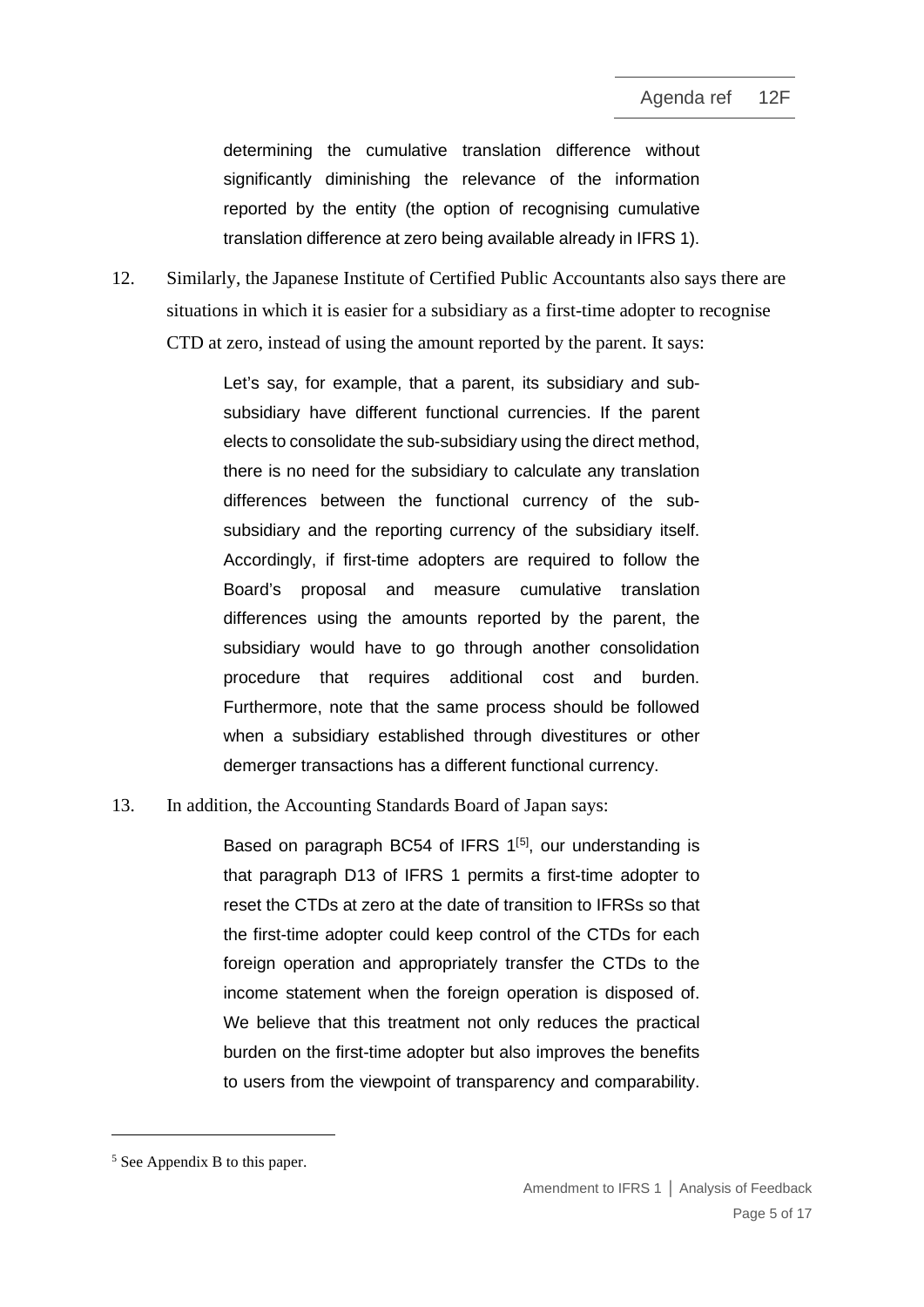Accordingly, we think it is appropriate to maintain the current exemption to reset the CTDs at zero at the subsidiary's date of transition to IFRSs.

# *Staff analysis*

## *Why the Board did not provide an option*

- 14. In developing the proposed amendment, the Board considered whether to require, or permit, a subsidiary that applies paragraph  $D16(a)$  of IFRS 1 to measure CTD using amounts reported by the parent. The Board decided to require a subsidiary to measure CTD using the amount reported by the parent because:
	- (a) doing so would be consistent with the existing requirement in paragraph D16(a). If a subsidiary applies paragraph  $D16(a)$ , the subsidiary has to measure all its assets and liabilities based on its parent's date of transition to IFRSs. It cannot choose the assets and liabilities to which it applies the exemption in paragraph D16(a)—it is an 'all or nothing' exemption. Accordingly, any relief proposed should be an incremental layer of the relief already provided in paragraph D16(a).
	- (b) the reason for any amendment to IFRS 1 would be to remove a potential difference in the amount of CTD reported by a subsidiary and its parent, in order to reduce complexity and alleviate practical concerns that such a subsidiary might otherwise have.
	- (c) providing an option is likely to be unnecessary. The Board thought it unlikely that a subsidiary applying paragraph D16(a) would voluntarily elect to have a difference in CTD between its financial statements and its parent's consolidated financial statements. Such a subsidiary would presumably have chosen to apply the exemption in paragraph D16(a) to eliminate potential differences.

#### *Situations in which using CTD reported by parent could be burdensome*

<span id="page-5-0"></span>15. Having considered the information received from respondents, we agree that in some situations it could be burdensome to require entities that apply paragraph D16(a) to measure CTD using the amount reported by the parent. This could be the case, for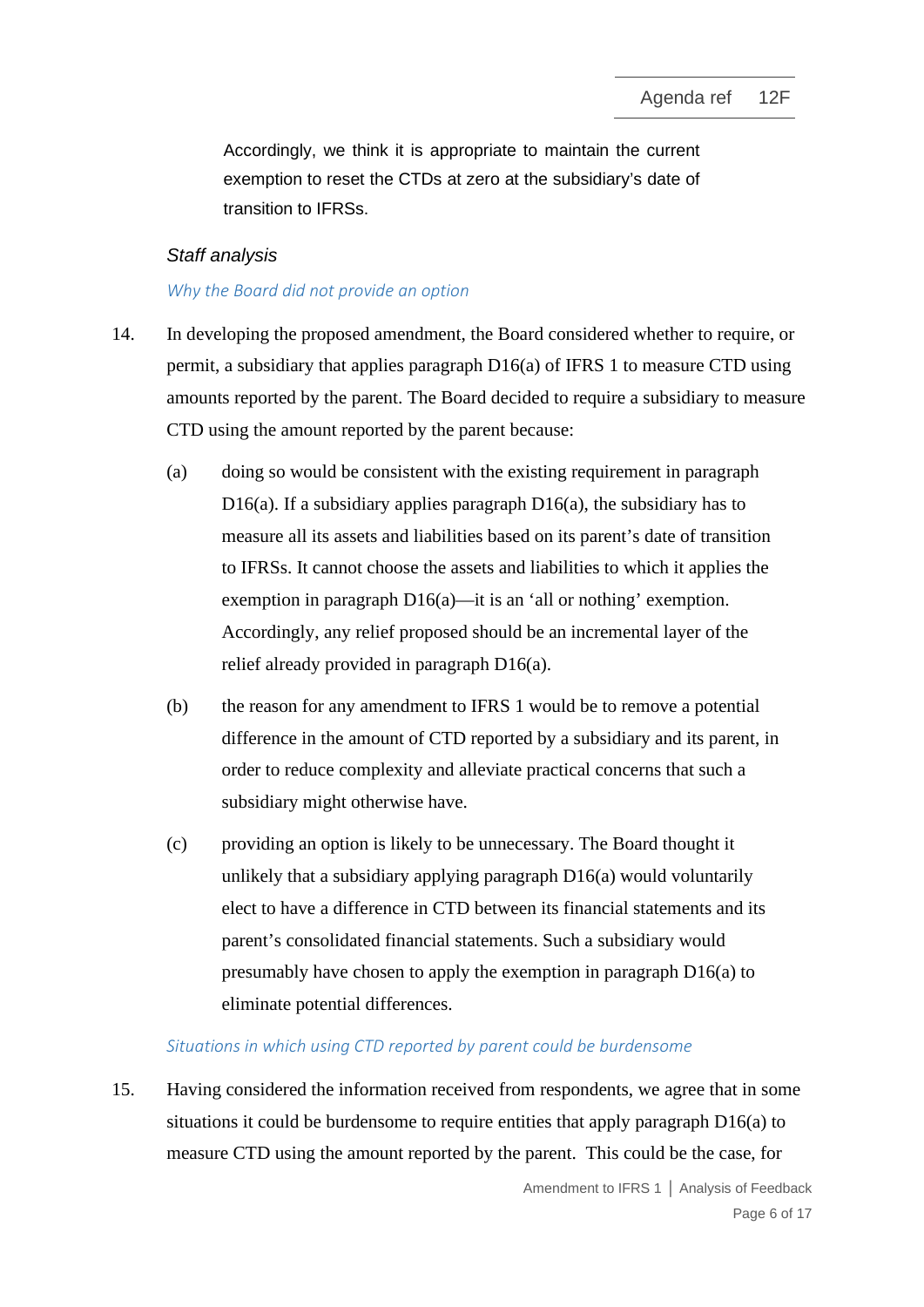example, when a parent and a subsidiary have different presentation currencies<sup>[6](#page-6-0)</sup> and the parent uses the direct method of consolidation to reflect the results and financial position of its subsidiaries. In this situation, the results and financial position of the subsidiary's foreign operations might be reported directly to the parent, and the subsidiary itself may not have previously calculated CTD in respect of those foreign operations.

16. Paragraph 41 of IAS 21 states (emphasis added):

The exchange differences […] result from:

(a) translating income and expenses at the *exchange rates at the dates of the transactions* and assets and liabilities at the *closing rate*.

(b) translating the opening net assets at a closing rate that differs from the *previous closing rate*. …

- 17. CTD reflects the accumulation of these exchange differences. In the situation described in paragraph [15,](#page-5-0) requiring the subsidiary to calculate CTD using the amount reported by the parent would require the subsidiary to go back to the parent's date of transition to IFRSs and reconstruct the CTD (applying paragraph 41 of IAS 21) from that date until the subsidiary's date of transition to IFRSs. The same situation would not arise when measuring assets and liabilities using amounts reported by the parent this is because, applying the requirements in IAS 21, the subsidiary would simply apply the applicable closing rate to translate those amounts.
- 18. As a consequence, there could be some situations in which a subsidiary that applies paragraph D16(a) might find it burdensome to measure CTD using the amount reported by its parent. Such a subsidiary might benefit from applying the exemption in paragraph D13 to measure CTD for all foreign operations at zero at its date of transition to IFRSs.

<span id="page-6-0"></span><sup>&</sup>lt;sup>6</sup> In our analysis, we assume that the presentation currencies of both the parent and the subsidiary are not the currencies of a hyperinflationary economy.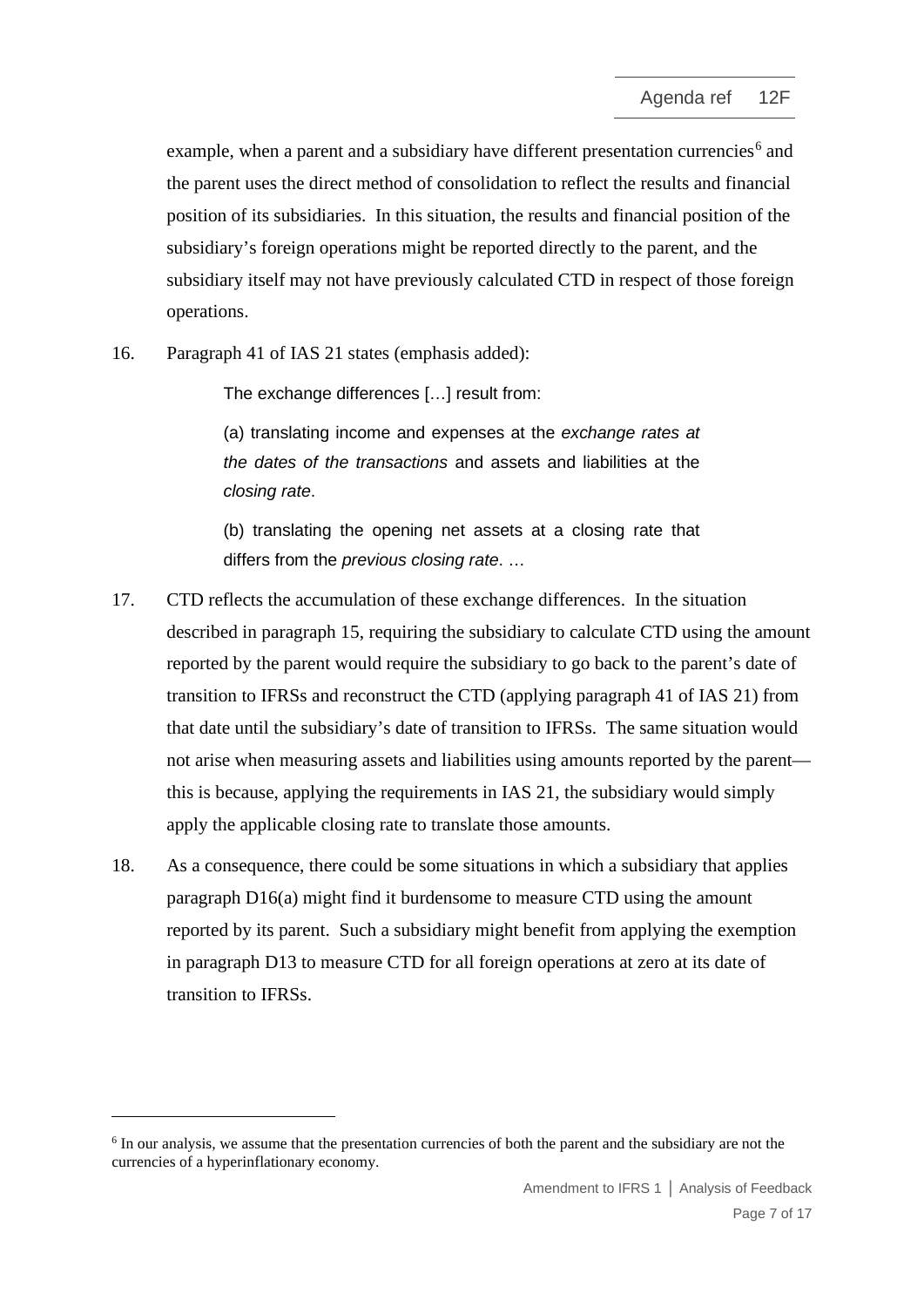#### *Effect on proposed amendment*

- 19. Based on our analysis, if the Board decides to finalise the amendment to IFRS 1, we would recommend that it permit, rather than require, a subsidiary that applies paragraph D16(a) to measure CTD using the amount reported by the parent. This is because it would appear inappropriate to potentially increase costs for some subsidiaries as a consequence of amending IFRS 1 to provide cost relief for others.
- 20. Nonetheless, the information provided by respondents indicates that there is less benefit from amending IFRS 1 than the Board had anticipated when it proposed the amendment. Had the Board been aware that only some subsidiaries that apply paragraph D16(a) would benefit from the amendment, the Board may have concluded that the expected benefits would not outweigh the costs of undertaking standardsetting. We note that the Board's original analysis had highlighted that the cost of keeping two sets of records regarding CTD would not be very significant for a subsidiary because any difference in CTD at the subsidiary's date of transition to IFRSs would remain constant until it disposes of the foreign operation. We have therefore considered whether the expected benefits of amending IFRS 1 would outweigh the costs of doing so given the new information provided by respondents.
- 21. The generally positive feedback received from respondents regarding the amendment would suggest that, on balance, the expected benefits would outweigh the cost. Although the amendment would provide relief to fewer subsidiaries than initially expected, it would continue to provide relief to subsidiaries that have the same presentation currency as that of their parent. In particular, those subsidiaries would not be required to keep two parallel sets of records solely because of amounts reported for CTD—as explained in paragraph BC60 of IFRS 1, the exemption in D16(a) is designed to eliminate the requirement for a subsidiary to keep two parallel sets of accounting records. We also understand that, in many cases, subsidiaries have the same presentation currency as that of their parent.
- 22. Importantly, we also note that the amendment is not expected to be detrimental to users of financial statements. This is because IFRS 1 already provides an exemption relating to CTD and, thus, extending that exemption is not expected to diminish the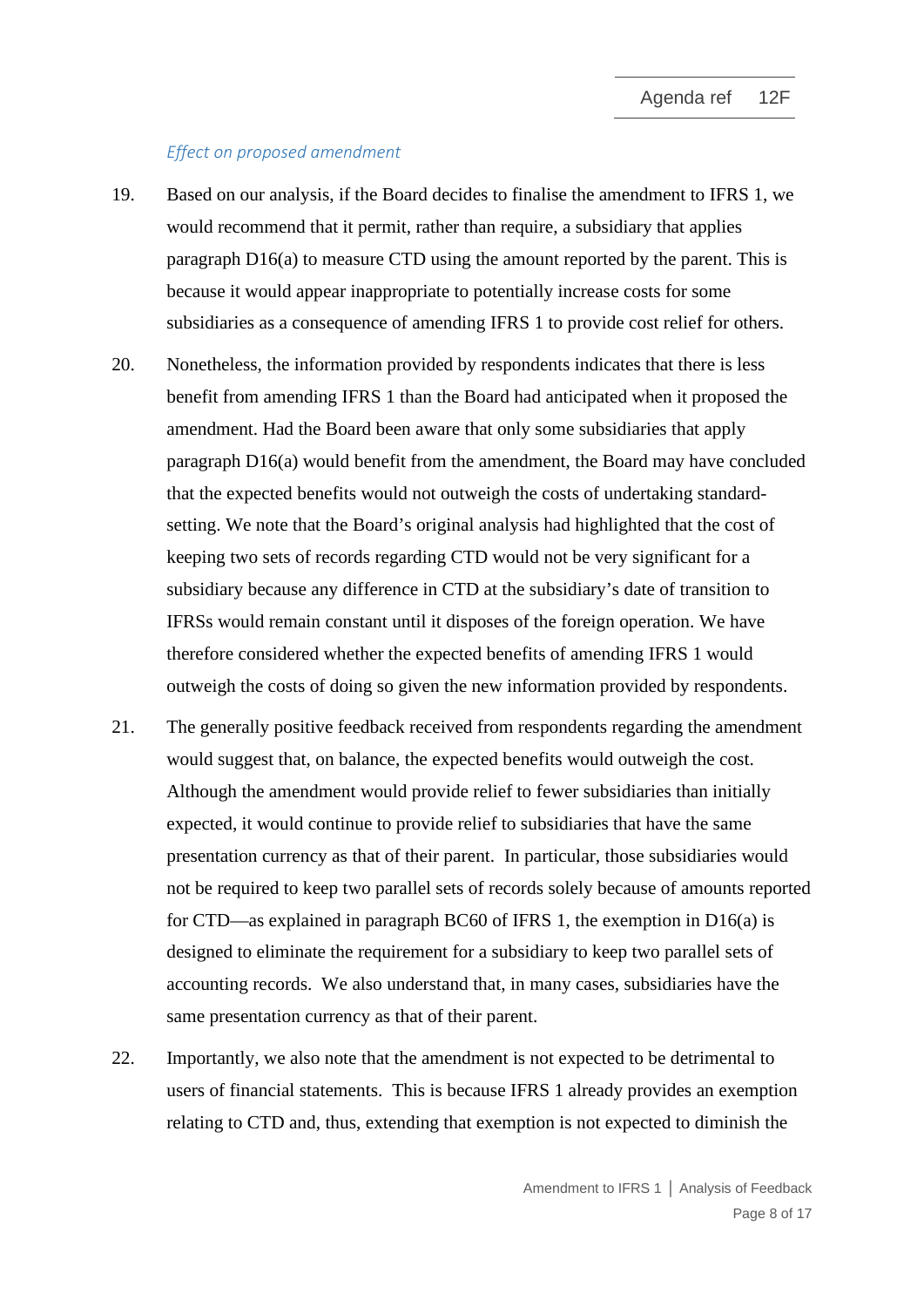relevance of information reported by a subsidiary that becomes a first-time adopter later than its parent.

#### *Conclusion*

<span id="page-8-0"></span>23. On balance we recommend that the Board permit, rather than require, a subsidiary applying paragraph D16(a) of IFRS 1 to measure CTD for all foreign operations using amounts reported by the parent.

## *Entities outside the scope of IFRS 1*

## *Background*

<span id="page-8-1"></span>24. Paragraph BC5 of the Exposure Draft states:

The Board considered, but decided against, permitting or requiring entities that previously applied IFRS 1 [entities outside the scope of IFRS 1] to apply the proposed amendment. This is because doing so would:

(a) provide no additional cost relief for entities. A subsidiary that previously applied IFRS 1 would already have calculated any difference between the amount it reports as [CTD] and the amount reported in its parent's consolidated financial statements. That difference would not change until the parent disposes of part, or all, of its investment in the subsidiary.

(b) potentially confuse users of financial statements. Users would not expect entities that already apply IFRS Standards to be affected by an amendment to IFRS 1—a Standard that applies only when first adopting IFRS Standards.

## *Feedback*

25. Three respondents disagree with the Board's decision and suggest permitting entities outside the scope of IFRS 1 to apply the proposed amendment—this is so that those entities do not have to keep two parallel sets of accounting records. BusinessEurope and SwissHoldings say allowing such a subsidiary to recognise a one-off adjustment within equity to align CTD with the amount reported by its parent would be less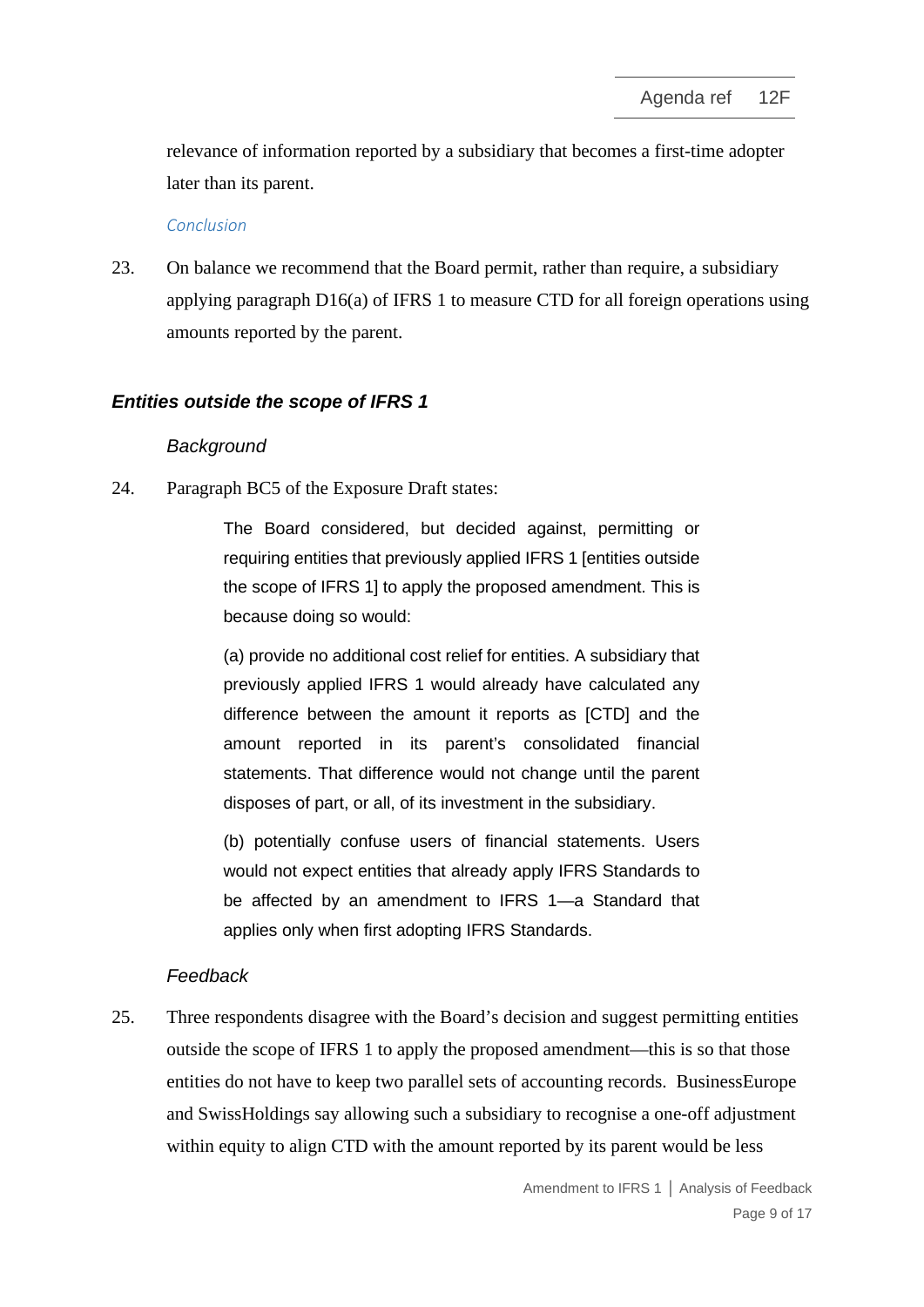confusing than the outcome that might result from applying the existing requirements in IFRS Standards—ie an outcome in which a subsidiary reports a gain or loss from a disposal of a particular foreign operation at an amount different from that reported by its parent in respect of that same disposal. BDO says requiring specific disclosures could avoid any potential for confusion in this respect.

26. KPMG says referring to entities that 'previously applied IFRS 1' could have unintended consequences for some entities that might have applied IFRS Standards in a previous period but whose most recent annual financial statements did not contain an explicit and unreserved statement of compliance with IFRS Standards. This is because, applying paragraph 4A of IFRS 1, such entities are permitted to apply IFRS 1.

#### *Staff analysis*

- 27. We continue to support the Board's decision not to permit entities outside the scope of IFRS 1 to apply the amendment to IFRS 1 for the reasons discussed in paragraph BC5 of the proposed amendment (see paragraph [24](#page-8-1) of this paper). Only three respondents suggest permitting entities outside the scope of IFRS 1 to apply this amendment—in our view, these respondents have not provided information beyond that already considered by the Board in developing the proposed amendment. The Board proposed the amendment to extend the cost relief already provided in IFRS 1—it did not propose the amendment because of possible differences in the gain or loss recognised by the parent and its subsidiary on disposal of a foreign operation.
- <span id="page-9-1"></span>28. We agree with KPMG that referring to entities that 'previously applied IFRS 1' might have unintended consequences. To the extent the wording in paragraph BC5 of the proposed amendment is carried forward to the Basis for Conclusions on IFRS 1, we will amend the drafting to avoid such consequences.

#### *Other matters*

<span id="page-9-0"></span>29. Appendix A to this paper summarises other matters raised by the respondents together with our analysis and recommendations.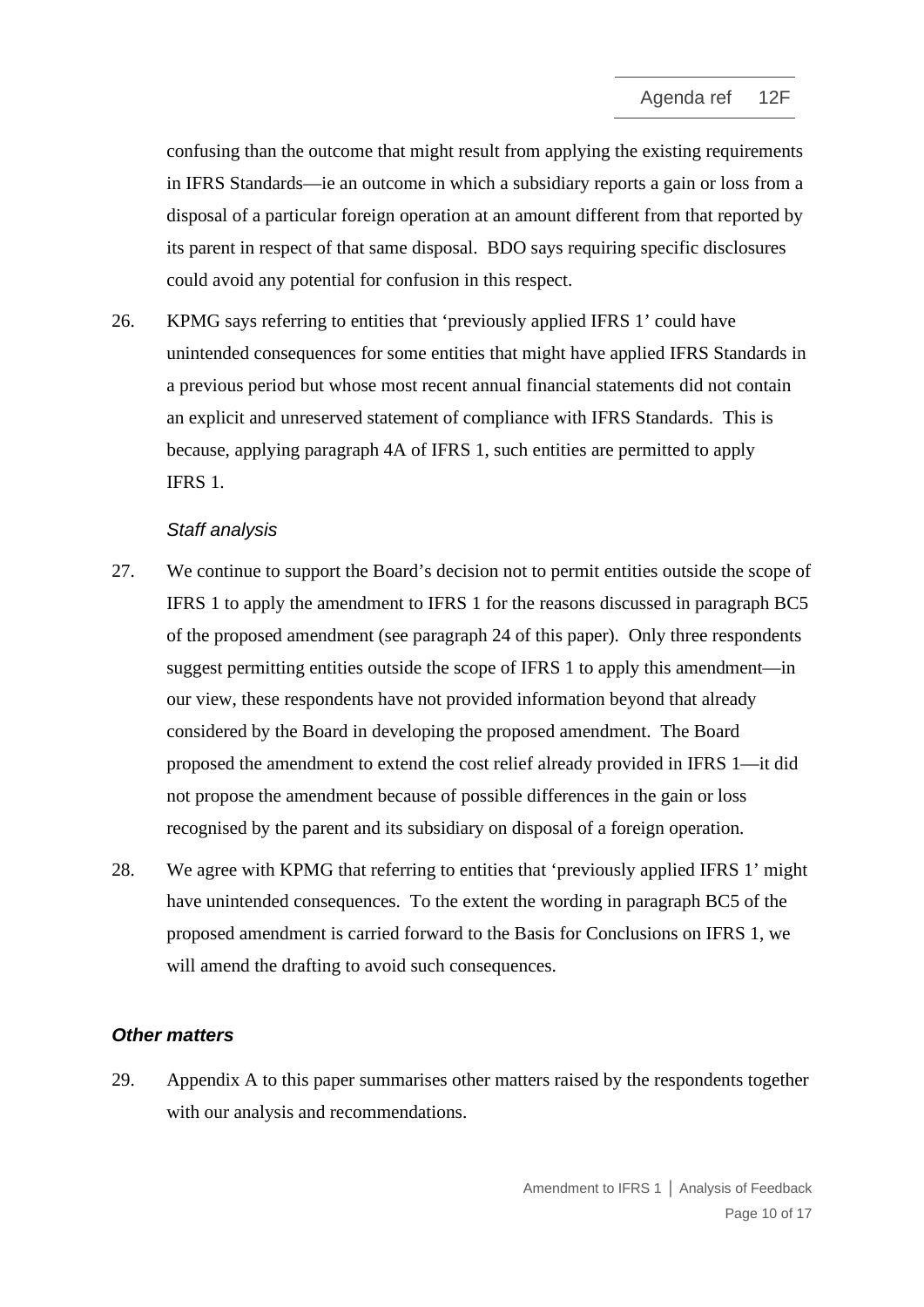# **Staff recommendation**

<span id="page-10-0"></span>30. We recommend that the Board amend IFRS 1 to permit, rather than require, a subsidiary that elects to apply paragraph D16(a) of IFRS 1 to measure CTD for all foreign operations using the amount reported by the parent, based on the parent's date of transition to IFRSs. This recommendation also applies to associates and joint ventures that elect to apply paragraph D16(a) of IFRS 1.

## **Question 1 for the Board**

Does the Board agree with our recommendation in paragraph [30](#page-10-0) of this paper?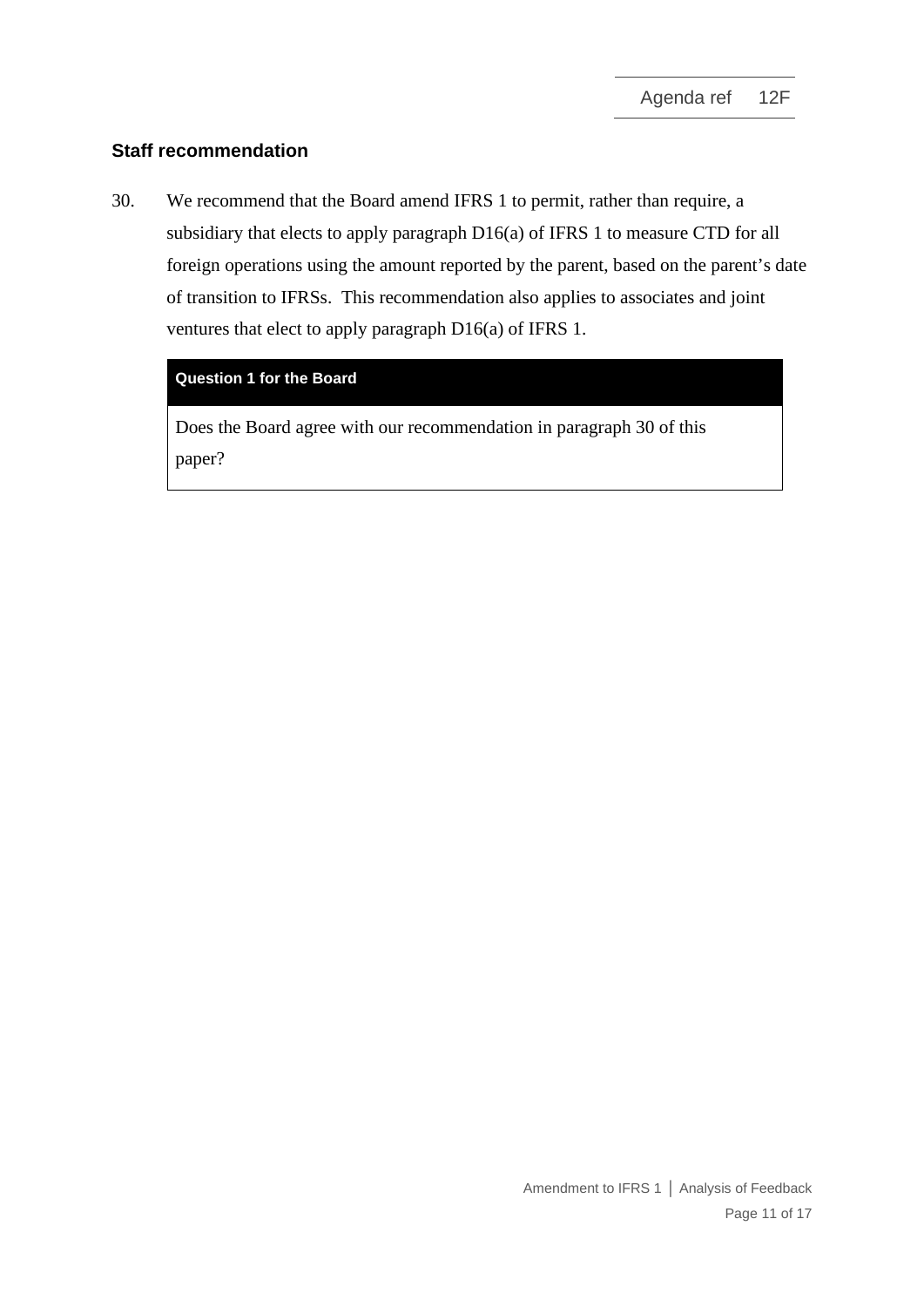# **Appendix A—Analysis of other matters**

## **Matter Staff analysis and recommendation**

*A. Extending exemption to other components of equity*

Two respondents disagree with the Board's decision not to extend the scope of the amendment to components of equity other than CTD (for example, hedging reserves and revaluation surplus for property, plant and equipment). EY also says the wording in paragraph BC4 of the proposed amendment could have unintended consequences if read to apply to assets and liabilities, and not only components of equity.

*We recommend no change in this respect.* 

At its December 2017 meeting, the Board considered whether to extend the scope of the amendment to other components of equity [\(AP12C](https://www.ifrs.org/-/media/feature/meetings/2017/december/international-accounting-standards-board/ap12c-ifrs-1.pdf) of the Board's December 2017 meeting), but decided not to do so. Paragraph BC4 of the proposed amendment explains the Board's rationale for this decision and states:

…The Board concluded that extending the exemption in paragraph D16(a) to other components of equity is unnecessary because, for example, no difference between the amounts reported by a subsidiary and its parent would arise for those components, or a subsidiary would be able to avoid any potential difference by applying (or not applying) some exemptions in IFRS 1.

Respondents have not provided information beyond that previously considered by the Board in this respect.

To the extent wording from paragraph BC4 is carried forward to the Basis for Conclusions on IFRS 1, we will consider how best to draft the wording.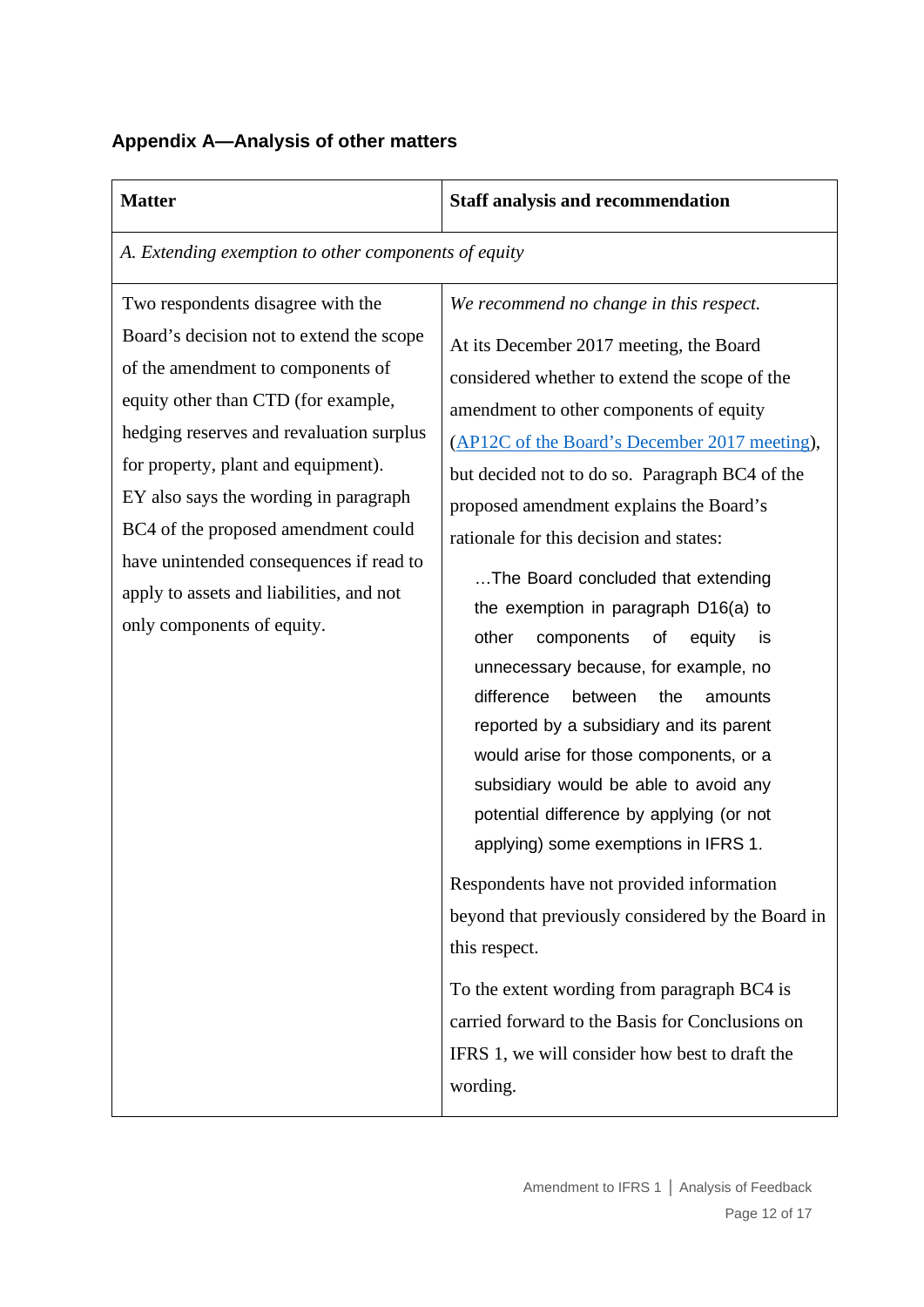## **Matter Staff analysis and recommendation**

#### *B. Scope of CTD subject to exemption*

The Mexican Financial Reporting Standards Board (CINIF) suggests clarifying whether any CTD arising from the subsidiary itself (for example, CTD resulting from translation of the subsidiary's own results and financial position into a different presentation currency) is subject to the proposed amendment.

*We recommend clarifying this in any final amendment.*

In our view, the amendment should refer to CTD relating to the subsidiary's foreign operations. This is consistent with the exemption in paragraph D13, which refers to CTD 'for all foreign operations'.

*C. Request for other clarifications* 

Some respondents suggest providing additional clarifications. For example:

- 1. The South African Institute of Chartered Accountants suggests clarifying which amount an associate or joint venture should use when multiple investors have significant influence or joint control over the associate or joint venture.
- 2. The Malaysian Accounting Standards Board suggests extending the exemption to a subsidiary that becomes a first-time adopter of IFRS Standards at the same time as its parent.
- 3. The Thailand Federation of Accounting Professions suggests providing an option to recognise

*We recommend no change in this respect.* 

In our view, these requests go beyond the scope of the proposed amendment.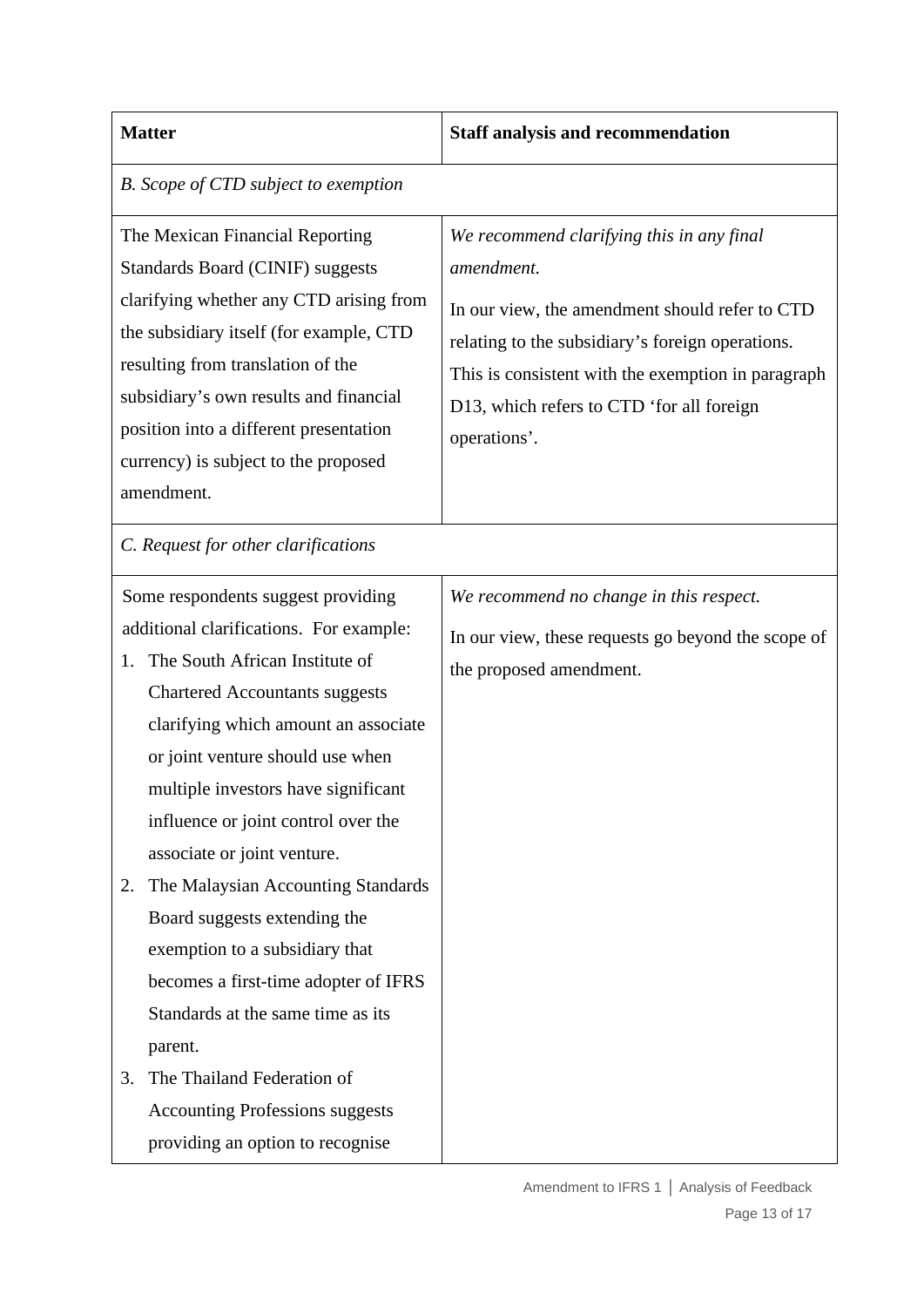| <b>Matter</b>                          |                                        | <b>Staff analysis and recommendation</b>       |
|----------------------------------------|----------------------------------------|------------------------------------------------|
|                                        | assets, liabilities and CTD at the     |                                                |
|                                        | carrying amounts included in the       |                                                |
| parent's latest consolidated financial |                                        |                                                |
| statements.                            |                                        |                                                |
| D. Other suggestions                   |                                        |                                                |
|                                        | 1. EY suggests amending Example 8 in   | To the extent relevant, we will consider these |
|                                        | the Guidance on implementing IFRS 1    | suggestions when drafting any final amendment. |
|                                        | which accompanies, but is not part of, |                                                |
|                                        | IFRS 1. This example illustrates the   |                                                |
|                                        | application of the requirements in     |                                                |
| paragraph $D16(a)$ .                   |                                        |                                                |
|                                        | 2. A few respondents provided drafting |                                                |
|                                        | suggestions on the proposed            |                                                |
| amendment.                             |                                        |                                                |
|                                        |                                        |                                                |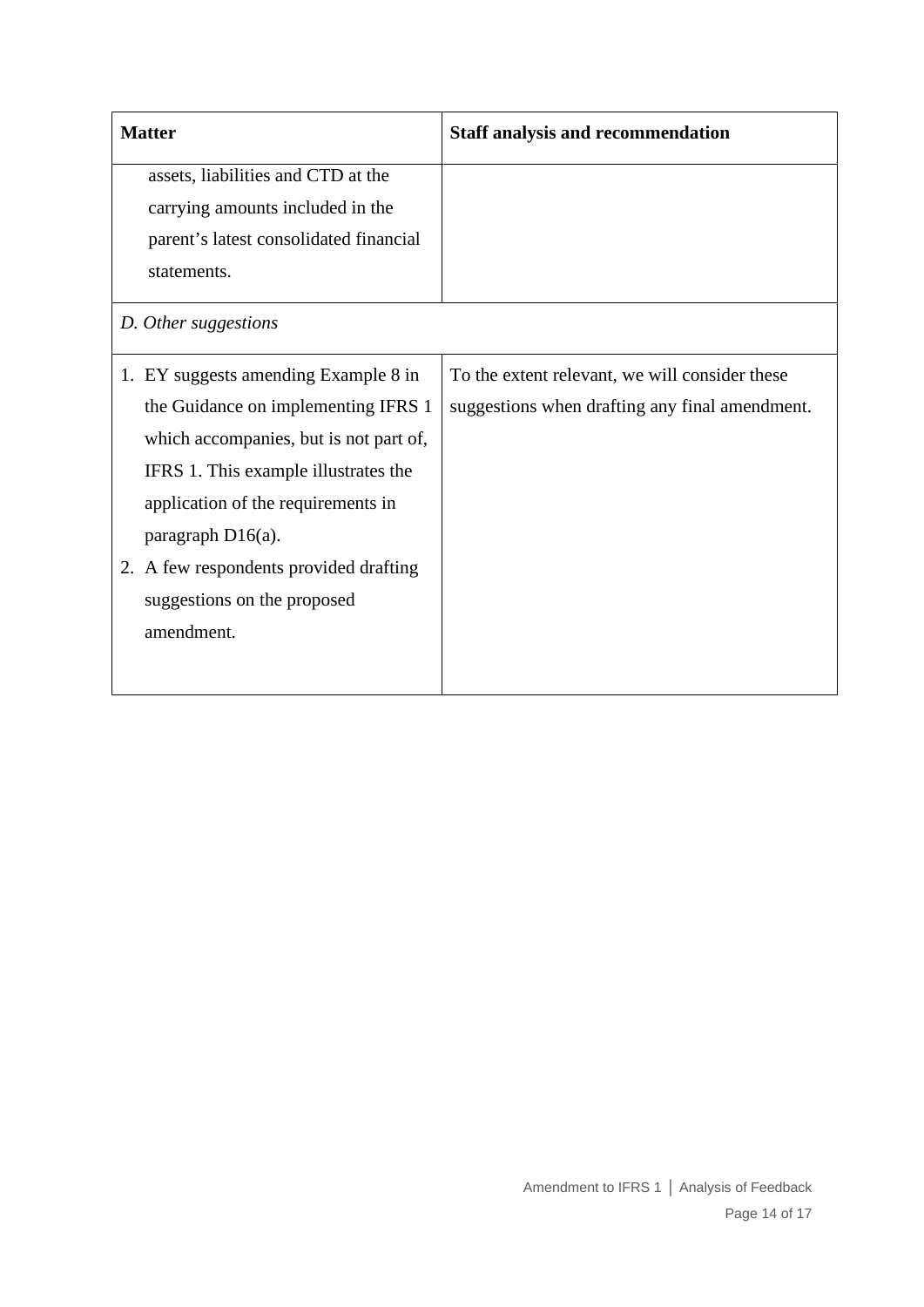## **Appendix B—Excerpts from IFRS 1**

#### B1. Paragraphs D12–D13 of IFRS 1 state:

D12. IAS 21 requires an entity:

(a) to recognise some translation differences in other comprehensive income and accumulate these in a separate component of equity; and

(b) on disposal of a foreign operation, to reclassify the cumulative translation difference for that foreign operation (including, if applicable, gains and losses on related hedges) from equity to profit or loss as part of the gain or loss on disposal.

D13. However, a [first-time adopter](https://eifrs.ifrs.org/eifrs/ViewContent?collection=2019_Issued_Standards&fn=IFRS01_APPA.html&scrollTo=IFRS01_APPA__IFRS01_P0231) need not comply with these requirements for cumulative translation differences that existed at the [date of transition to IFRSs.](https://eifrs.ifrs.org/eifrs/ViewContent?collection=2019_Issued_Standards&fn=IFRS01_APPA.html&scrollTo=IFRS01_APPA__IFRS01_P0223) If a first-time adopter uses this exemption:

(a) the cumulative translation differences for all foreign operations are deemed to be zero at the date of transition to IFRSs; and

(b) the gain or loss on a subsequent disposal of any foreign operation shall exclude translation differences that arose before the date of transition to IFRSs and shall include later translation differences.

#### B2. Paragraph D16 of IFRS 1 states:

If a subsidiary becomes a [first-time adopter](https://eifrs.ifrs.org/eifrs/ViewContent?collection=2019_Issued_Standards&fn=IFRS01_APPA.html&scrollTo=IFRS01_APPA__IFRS01_P0231) later than its parent, the subsidiary shall, in its financial statements, measure its assets and liabilities at either:

(a) the carrying amounts that would be included in the parent's consolidated financial statements, based on the parent's [date of](https://eifrs.ifrs.org/eifrs/ViewContent?collection=2019_Issued_Standards&fn=IFRS01_APPA.html&scrollTo=IFRS01_APPA__IFRS01_P0223)  [transition to IFRSs,](https://eifrs.ifrs.org/eifrs/ViewContent?collection=2019_Issued_Standards&fn=IFRS01_APPA.html&scrollTo=IFRS01_APPA__IFRS01_P0223) if no adjustments were made for consolidation procedures and for the effects of the business combination in which the parent acquired the subsidiary (this election is not available to a subsidiary of an investment entity,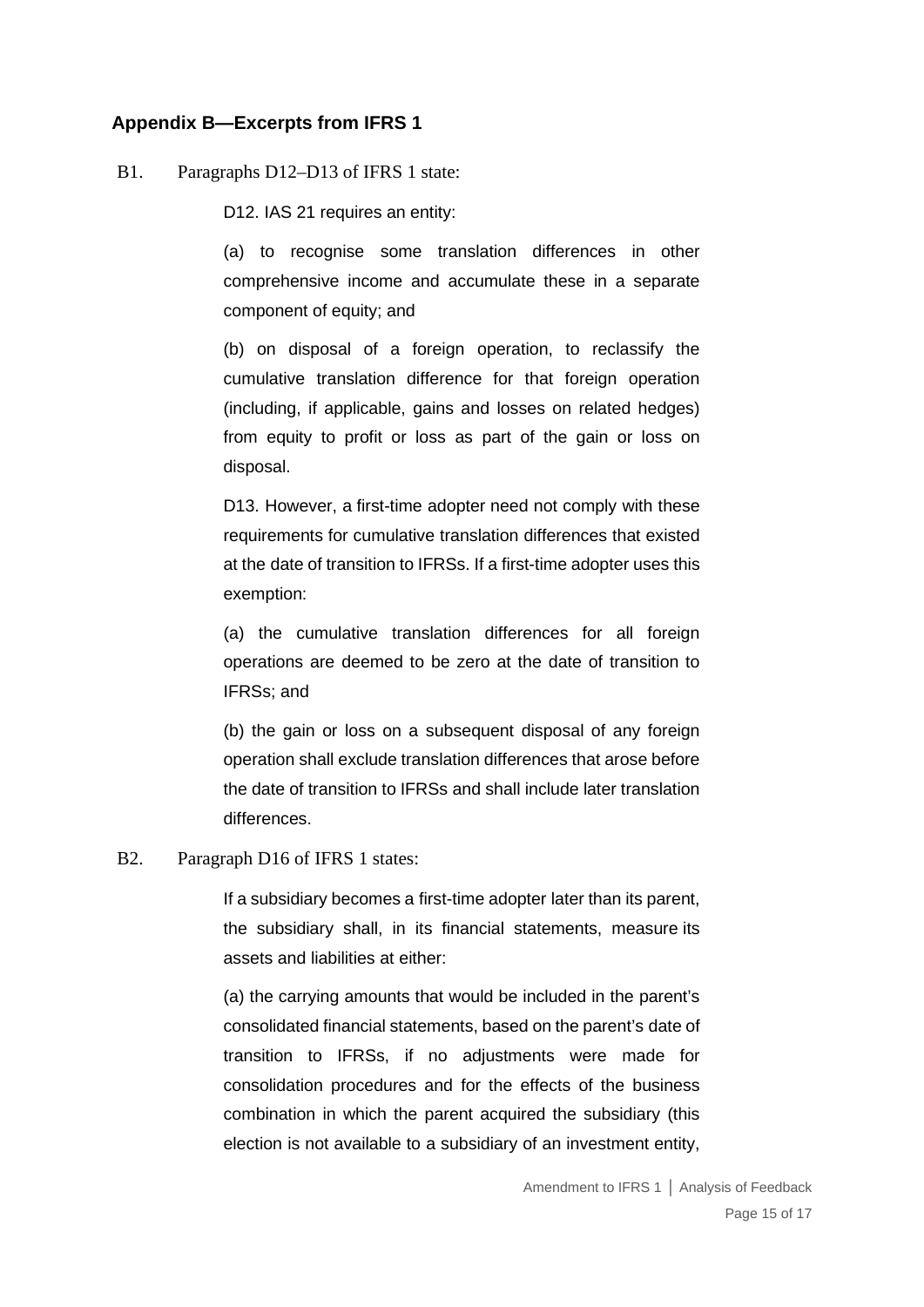as defined in [IFRS](https://eifrs.ifrs.org/eifrs/ViewContent?collection=2019_Issued_Standards&fn=IFRS10_CHK_FM.html&scrollTo=IFRS10_TOC0001) 10, that is required to be measured at fair value through profit or loss); or

(b) the carrying amounts required by the rest of this IFRS, based on the subsidiary's date of transition to IFRSs…

A similar election is available to an associate or joint venture that becomes a first-time adopter later than an entity that has significant influence or joint control over it.

B3. Paragraphs BC53–BC55 of IFRS 1 explain the Board's rationale for the exemption in paragraph D13. These paragraphs state:

> BC53 IAS 21 […] requires an entity to classify some cumulative translation differences (CTDs) relating to a net investment in a foreign operation as a separate component of equity. The entity transfers the CTDs to the income statement on subsequent disposal of the foreign operation. The proposals in ED 1 would have permitted a first-time adopter to use the CTDs in accordance with previous GAAP as the deemed CTDs in accordance with IFRSs if reconstructing CTDs would have involved undue cost or effort.

> BC54 Some respondents to ED 1 argued that it would be more transparent and comparable to exempt an entity from the requirement to identify CTDs at the date of transition to IFRSs, for the following reasons:

> (a) An entity might know the aggregate CTDs, but might not know the amount for each subsidiary. If so, it could not transfer that amount to the income statement on disposal of that subsidiary. This would defeat the objective of identifying CTDs as a separate component of equity.

> (b) The amount of CTDs in accordance with previous GAAP might be inappropriate as it might be affected by adjustments made on transition to IFRSs to assets and liabilities of foreign entities.

> BC55 The Board found these arguments persuasive. Therefore, a first-time adopter need not identify the CTDs at the date of